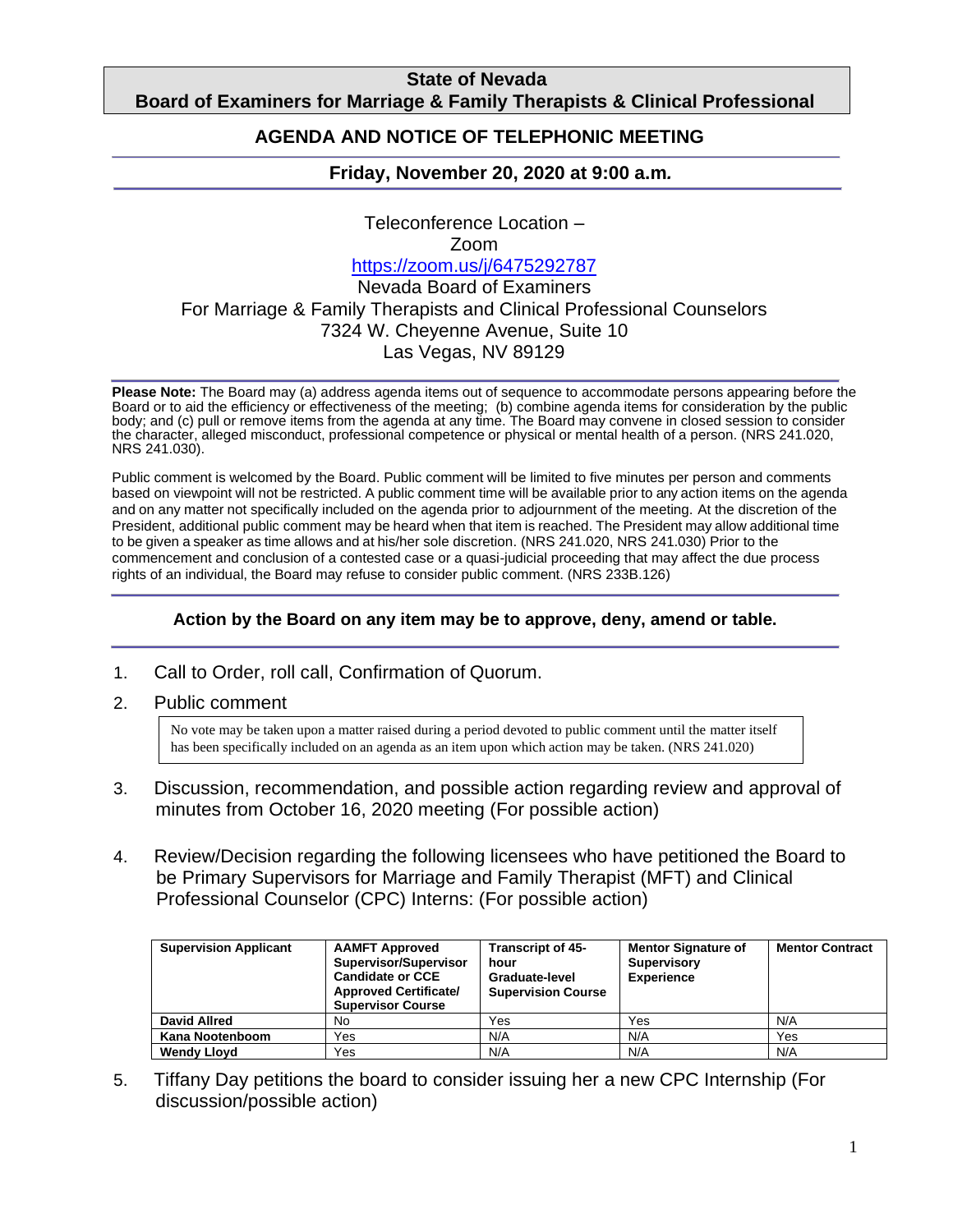- 6. Lynne Smith petitions the board to review and discuss the Certemy website (For discussion/possible action)
- 7. Lynne Smith petitions the board to review and approve the audited financial statements for the fiscal year-end June 30, 2020 (For discussion/possible action)
- 8. Lynne Smith petitions the board to review and approve the July and August financial statements (For discussion/possible action)
- 9. Report from President (Advisement)
- 10. Report from Treasurer (Advisement)
- 11. Report from Executive Director (Advisement)
- 12. Report from Senior Deputy Attorney General Henna Rasul (Advisement)
- 13. Discussion regarding future agenda items and possible future meeting dates:
	- a) Friday, January  $15<sup>th</sup>$  @ 9:00 AM (Public Meeting)
	- b) Friday, February 19<sup>th</sup> @ 9:00 AM (Public Meeting)
- 14. Public comment.

No vote may be taken upon a matter raised during a period devoted to public comment until the matter itself has been specifically included on an agenda as an item upon which action may be taken. (NRS 241.020)

- 15. Board member comments
- 16. Adjournment (For possible action)

Anyone desiring additional information including meeting materials may contact Dr. Lynne Smith at 702-486-7388. Meeting materials are also available for download from the Board website at [http://marriage.nv.gov](http://marriage.nv.gov/) or can be requested at the following location: 7324 W. Cheyenne Avenue, Suite #9, Las Vegas, NV 89129.

The Board is pleased to make reasonable accommodations for members of the public who are disabled and wish to attend the meeting. If special arrangements for the meeting are necessary, please notify the Board office at 702-486-7388; or fax 702-486-7258 no later than 48 hours prior to the meeting. Requests for special arrangements made after this time frame cannot be guaranteed.

This agenda has been sent to all members of the Board and other interested persons who have requested an agenda from the Board. Persons who wish to continue to receive an agenda and notice of meetings must request so in writing on an annual basis.